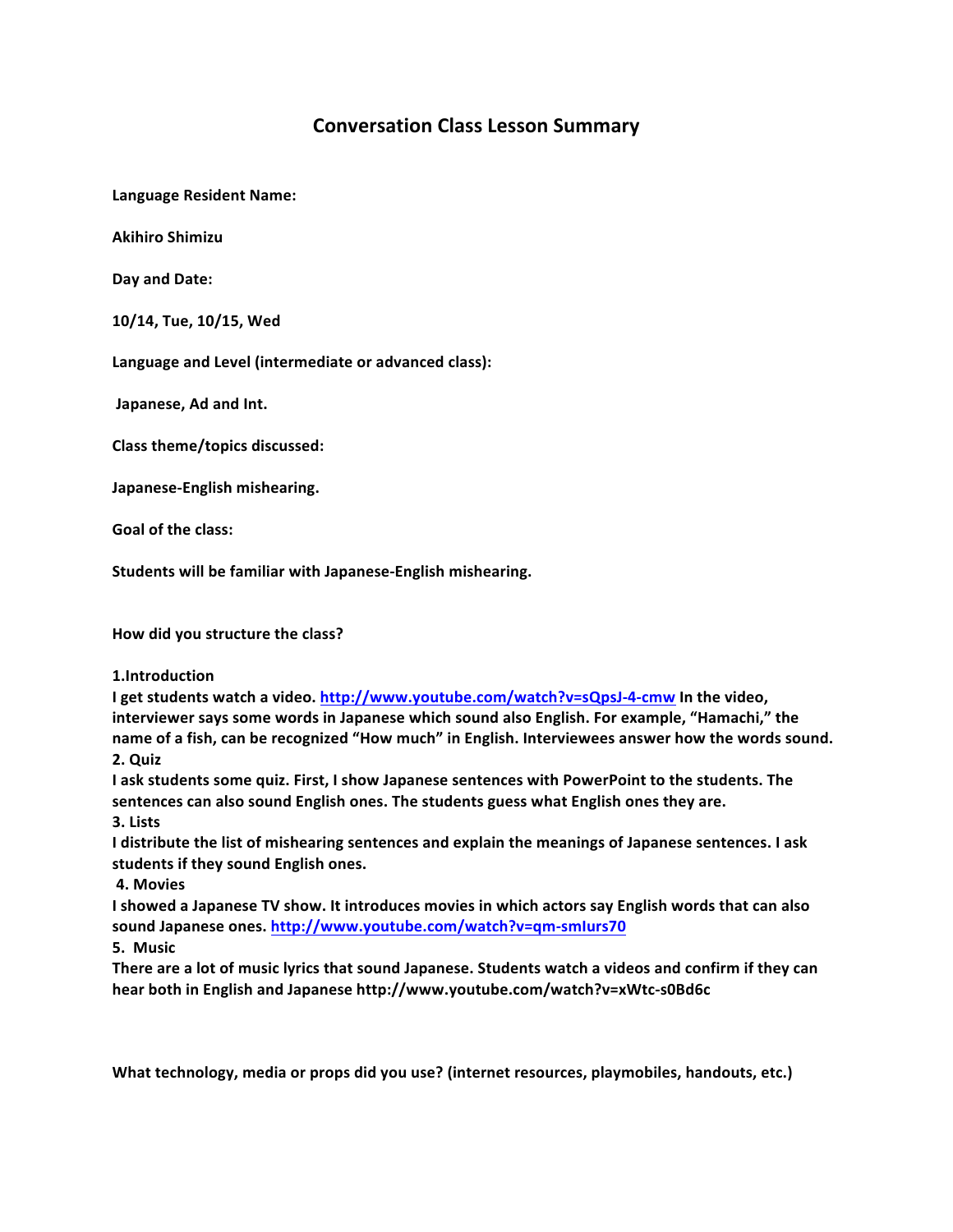**Handouts, Youtube, Powerpoint**

**What worked well in this class? What did not work?** 

I worked very well. Some mishearing sentences are very famous in Japan. However, I think they were very eye-opening for the students. They reacted very well.

How could this class be improved/ modified?

If you have a more detailed lesson plan, please attach it below (OK to use target language for that). Please attach any handouts as well.

## 英語に聞こえる日本語

"Have a nice day!"「幅無いっすね」

**"Sit down please."**「知らんぷり」

"Sightseeing, ten days."「斎藤寝具店です」

"You have a computer."「夕飯は干瓢(かんぴょう)だ」

"Ah, hold me tight."「阿呆みたい」

"Wash your hands."「わしゃ、変」

"We need a girl." 「上に上がる」

"It's my tie."「いつも会いたい」

"Sing a song."「寝具破損」

"chicken"「鉄拳」

"Take a ticket."「ていぅか、あっち行け」

"Wash my car."「おしまいかー」

"Philadelphia"「古豆腐屋」

"Can you ski? "「巨乳好き?」

"You know me?"「湯飲み」